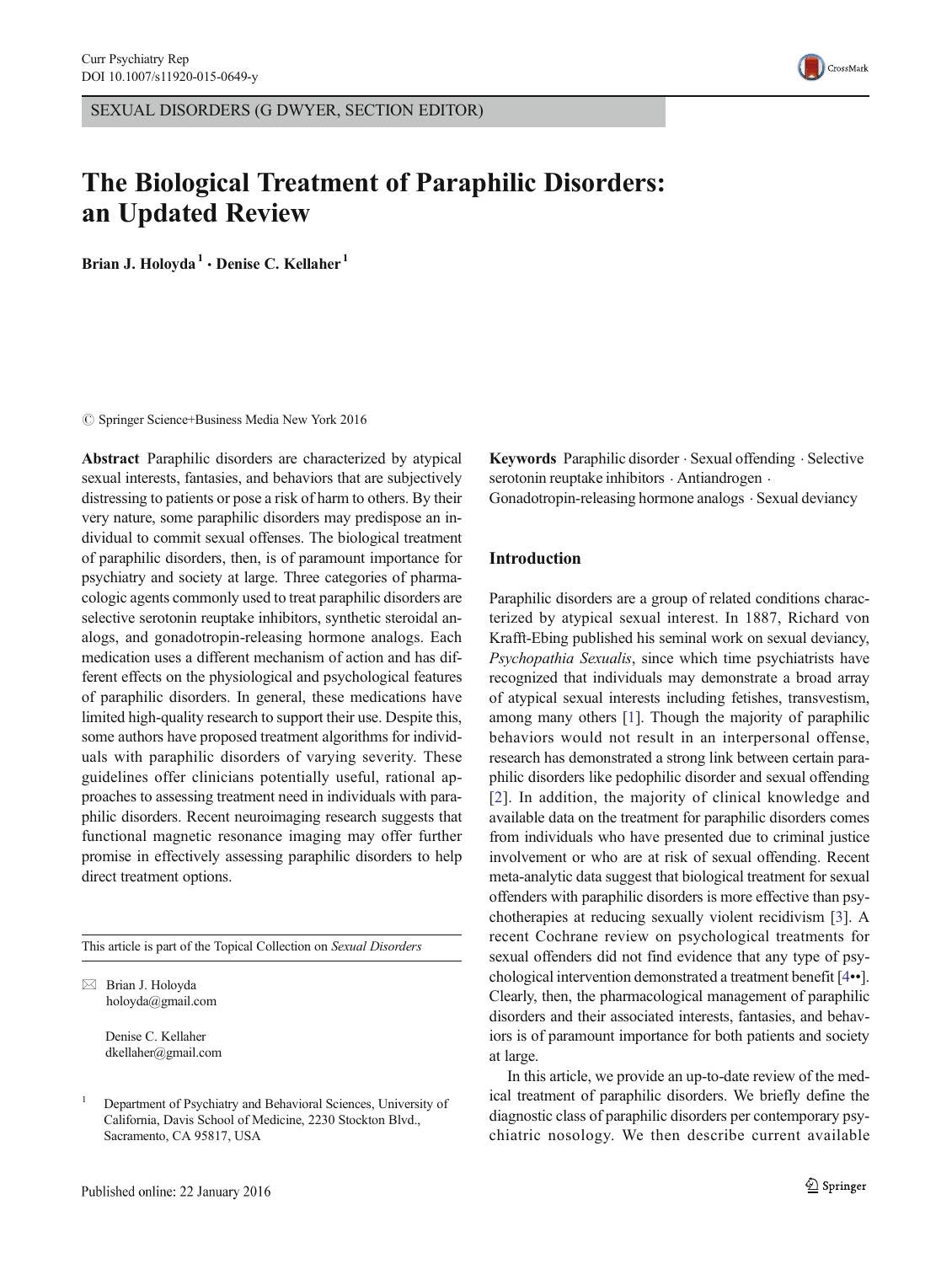pharmacologic interventions for paraphilic disorders and the physiologic rationale for their use. To offer clinicians an informed approach to treating paraphilic disorders, we delineate recently proposed methods for evaluating a patient with a paraphilic disorder for treatment. Lastly, we summarize recent neuroimaging research into the neurophysiology of paraphilic disorders and describe how this may inform treatment in the future.

# Defining Paraphilic Disorders

The fifth edition of the Diagnostic and Statistical Manual of Mental Disorders defines a paraphilia as "any intense and persistent sexual interest other than sexual interest in genital stimulation or preparatory fondling with phenotypically normal, physically mature, consenting human partners^ [\[5](#page-5-0), p. 685]. The Sexual and Gender Identity Disorders Work Group was tasked with updating this chapter of the text from its predecessor  $DSM-IV-TR$  [\[6](#page-5-0)] and "sought to draw a line between atypical human behavior and behavior that causes mental distress to a person or makes the person a serious threat to the psychological and physical well-being of other individuals" [\[7](#page-5-0)••]. The diagnostic criteria reflect this distinction and define a paraphilic disorder as "a paraphilia that is currently causing distress or impairment to the individual or a paraphilia whose satisfaction has entailed personal harm, or risk of harm, to others"  $[5, p. 685–6]$  $[5, p. 685–6]$ .

The criteria for the paraphilic disorders in the DSM-5 indicate that the individual must have "recurrent and intense sexual arousal" from "fantasies, urges, or behaviors" related to the atypical sexual activity  $[5, p. 686-702]$  $[5, p. 686-702]$ . This means that engaging in a paraphilic behavior is not required in order for a diagnosis of a paraphilic disorder. In addition, the DSM-5 criteria were edited from DSM-IV-TR such that a behavior unaccompanied by recurrent and intense sexual arousal cannot qualify for a diagnosis of a paraphilic disorder [[8](#page-5-0)]. DSM-5 delineates the criteria for eight specific paraphilic disorders including voyeuristic disorder, exhibitionistic disorder, frotteuristic disorder, sexual masochism disorder, sexual sadism disorder, pedophilic disorder, fetishistic disorder, and transvestic disorder. The text also allows a diagnosis of "other specified paraphilic disorder" for individuals with rare types of paraphilic disorders such as zoophilic disorder and necrophilic disorder when the deviant arousal causes them qualitative life impairments.

#### Pharmacologic Treatments for Paraphilic Disorders

Pharmacologic treatments for paraphilic disorders fall into three main categories including selective serotonin reuptake inhibitors (SSRIs), steroidal antiandrogens, and gonadotropinreleasing hormone (GnRH) analogs. Numerous recent review articles have extensively summarized the body of literature on these various agents and their relevance in treating paraphilic disorders and sexual offenders [\[9](#page-5-0)••, [10](#page-5-0), [11](#page-5-0), [12](#page-5-0)•]. Below, we briefly review the medications, their proposed mechanisms of action, and their current standing in the treatment of paraphilic disorders. For a more extensive review of data on these agents, the World Federation of Societies of Biological Psychiatry's 2010 guidelines [\[10\]](#page-5-0) for the treatment of paraphilias and the review article by Garcia and colleagues [\[12](#page-5-0)•] are recommended.

#### Selective Serotonin Reuptake Inhibitors

The use of SSRIs for the treatment of paraphilic disorders has become the standard of care [\[9](#page-5-0)••]. Treatment providers and researchers have predicated their usefulness on various grounds. First, SSRIs can impair libido, orgasm, and ejaculation via their activation of the  $5HT_2$  receptors [[13](#page-5-0)•]. Studies vary in the reported incidence of these sexual side effects with some reporting low rates and resolution of effects over time. This suggests that predicating treatment of paraphilic disorders with SSRIs on the basis of side effects may be misguided [\[14](#page-5-0)]. Second, some have likened paraphilic fantasies, urges, and behaviors to the intrusive thoughts and compulsive behaviors seen in obsessive-compulsive spectrum disorders, such that pro-serotonergic agents may reduce the intensity of paraphilic urges and "compulsive" paraphilic sexual behaviors [\[15](#page-5-0)]. Lastly, depressive and anxiety disorders are commonly comorbid with paraphilic disorders, such that SSRIs may address underlying affective symptoms that contribute to the distressing quality of paraphilic thoughts and behaviors [\[16](#page-5-0)].

Current available data on the use of SSRIs in the treatment of paraphilic disorders are limited. The most studied SSRIs for paraphilic disorders are fluoxetine and sertraline, which have demonstrated efficacy in reducing fantasies and paraphilic behaviors in pedophilia, exhibitionism, voyeurism, and fetishism [[16](#page-5-0)]. In 2002, Adi and colleagues performed a systematic review of the use of SSRIs in sexual offenders, identified 9 case series with a total of 225 patients, and found that offenders with exhibitionism, compulsive masturbation, and pedophilia showed the most improvement with SSRIs [\[17](#page-5-0)]. The WFSBP guidelines [\[10](#page-5-0)] reviewed all available studies published up until 2010 and noted the lack of controlled, randomized studies evaluating the efficacy of SSRIs in the treatment of paraphilic disorders. They concluded that "the results of psychotropic interventions are not favourable^ with a level C of evidence ("minimal research-based evidence to support the recommendation^).

Despite the lack of research support for their use, various experts have provided some clinical recommendations regarding the use of SSRIs to treat paraphilic disorders and sexual offenders. Bradford has noted that sertraline appears to reduce deviant sexual behaviors while maintaining or improving normal sexuality [[18\]](#page-5-0). Some have suggested that early use of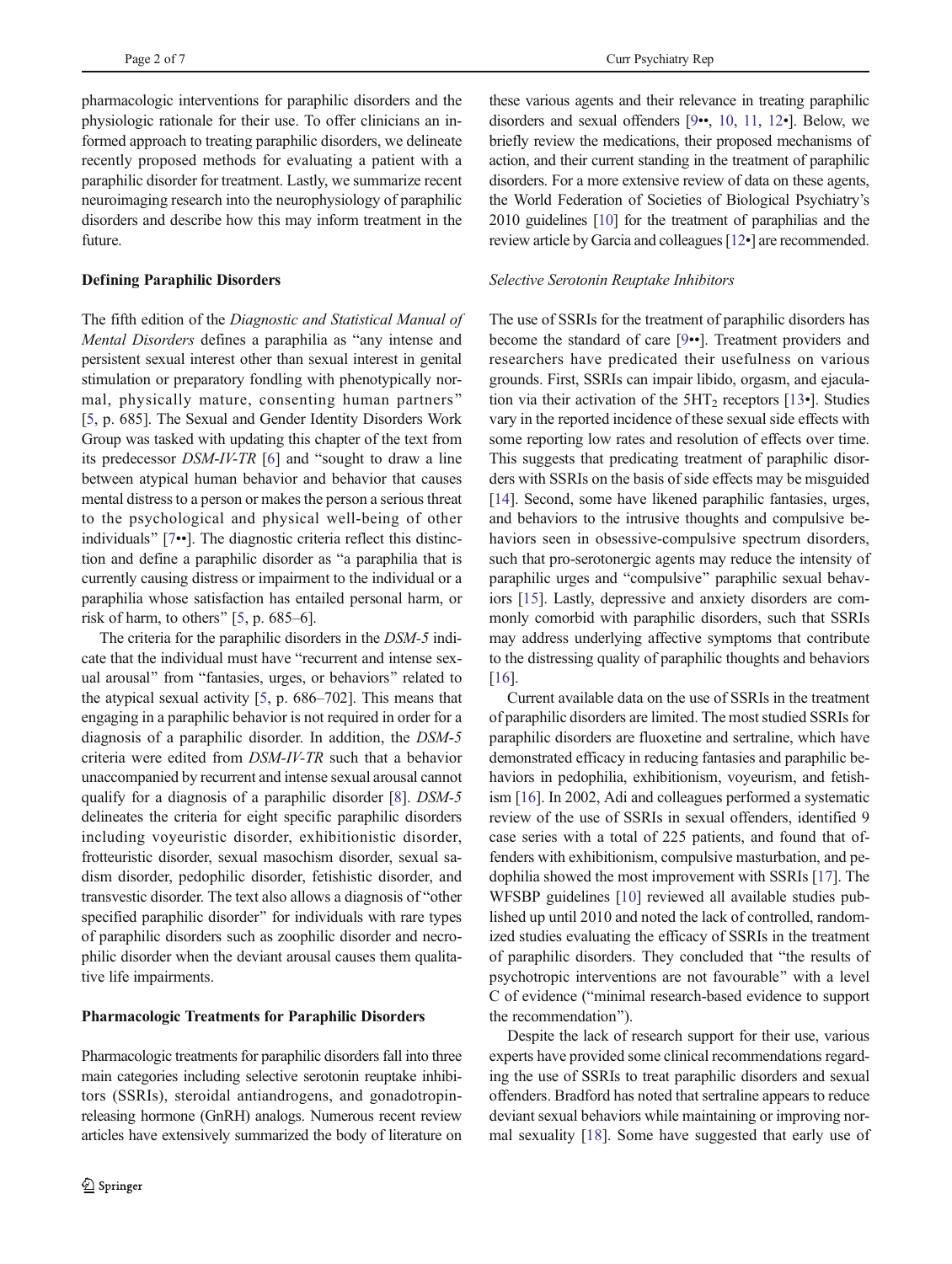SSRIs between the ages of 12 and 18 could prevent the acting out of deviant sexual interests and fantasies that begin to form around those ages. For these reasons, SSRIs are recommended in the treatment of mild paraphilias, in juveniles with paraphilic disorders and in cases with comorbid obsessive-compulsive disorder and depression [\[19\]](#page-5-0).

#### Antiandrogen Therapy

The mainstay of treatment of paraphilic disorders, especially in sexual offending populations, has been antiandrogen agents. This class of agents, comprised of synthetic steroidal analogs and GnRH analogs, acts by reducing levels of circulating, free testosterone. Testosterone is a hormonal steroid produced primarily in the male human testes. It is involved in various areas of psychological functioning including sexuality, aggression, cognition, and personality [\[20](#page-5-0)]. Elevated levels of testosterone were once considered to be related to deviant sexual interests and sexual offending [\[21,](#page-5-0) [22](#page-5-0)]. Though research no longer supports this premise [\[15,](#page-5-0) [23\]](#page-5-0), some speculate that individuals with paraphilic disorders may respond atypically to normal levels of testosterone. Reductions in testosterone result in reductions in libido, erections, sperm count, and masturbation frequency, which explains why testosterone has become a primary target in the treatment of paraphilic disorders [\[24\]](#page-5-0).

#### Medroxyprogesterone Acetate

Medroxyprogesterone acetate (MPA) is a synthetic derivative of progesterone, a female steroidal hormone involved in pregnancy, the menstrual cycle, and embryogenesis. Most commonly used for contraception and hormone replacement therapy, MPA has been shown to reduce free testosterone levels by the following mechanisms: (1) activation of the hepatic enzyme testosterone-alpha-reductase, which catabolizes testosterone; (2) suppression of the hypothalamic-pituitary-gonadal axis via activity at androgen receptors with resultant reduction in luteinizing hormone (LH) release and androgen production and release; (3) increased testosterone binding to testosteronebinding globulin with resultant decrease in functional "free" testosterone levels; and (4) reduction in the cellular uptake of androgens via binding to androgen receptors [[25,](#page-5-0) [26](#page-5-0)]. Through these multiple mechanisms of action, MPA suppresses sexual drive and reduces the intensity and frequency of sexual urges and cravings in individuals with paraphilic disorders [\[27\]](#page-5-0). MPA has numerous reported side effects including weight gain (18 %), headache (9 %), gallstones (1 %), thromboembolism (1 %), as well as transient elevation of hepatic enzymes, hot flashes, insomnia, depressive symptoms, and adrenal suppression [\[28](#page-5-0)].

The WFSBP guidelines reviewed available literature on the use of MPA, including 13 open and controlled studies with a total of approximately 600 paraphiliac subjects, with pedophilia present in 15 % of the cases [\[10\]](#page-5-0). In most cases, the administration of MPA resulted in the reduction of sexual behavior and the complete disappearance of deviant sexual behavior and fantasies after 1 to 2 months of treatment. A recent Cochrane review that examined studies on pharmacological interventions in sexual offenders found only seven small studies that met their inclusion criteria, all of which utilized MPA, and noted that data remain poor with regard to evidence of the effectiveness of MPA in reducing sexual recidivism and tolerability [[29](#page-5-0)••]. It is not surprising, therefore, that the WFSBP guidelines noted a level C of evidence for their recommendation against MPA due to its unfavorable risk/benefit ratio [[10\]](#page-5-0).

#### Cyproterone Acetate

Cyproterone acetate (CPA), like MPA, is a synthetic steroid similar to progesterone that acts as an antiandrogen by directly binding to androgen receptors and reducing the intracellular uptake and metabolism of testosterone. It inhibits GnRH secretion and LH release, resulting in decreased testosterone production and release [[30\]](#page-5-0). CPA is not available in the USA at doses used for the treatment of paraphilic disorders, but it is available as an oral contraceptive pill in combination with ethinyl estradiol. It is more commonly used as an antiandrogen in Canada, Europe, and the Middle East. Like MPA, it is also available as an injectable intramuscular formulation or a pill.

The WFSBP guidelines reviewed 10 open and controlled studies with approximately 900 male subjects, of whom about 20 % had pedophilia. Eighty to 90 % of subjects experienced a significant decrease in sexual fantasies or activity, frequency of masturbation, and disappearance of deviant sexual behavior within 4 to 12 weeks [\[10\]](#page-5-0). Side effects from CPA include hot flashes, hair loss, gynecomastia, weight gain, and osteoporosis [\[31](#page-6-0)]. A review of studies comparing the use of CPA and MPA found that individuals taking CPA sexually reoffended at a rate of 6 % and that many reoffended if they did not comply with treatment protocols or after discontinuing treatment. Those individuals on CPA offended less frequently than those on MPA [[32](#page-6-0)]. The WFSBP guidelines again noted a level C quality of evidence to make recommendations on the use of CPA [\[10\]](#page-5-0).

## GnRH Analogs

The GnRH analogs are another form of antiandrogen treatment whose mechanism of action is to suppress the physiologic, pulsatile release of luteinizing hormone (responsible for stimulating testicular production of testosterone) from the pituitary gland. Originally developed for use in individuals with prostate cancer [\[33](#page-6-0)], these agents reduce testosterone to levels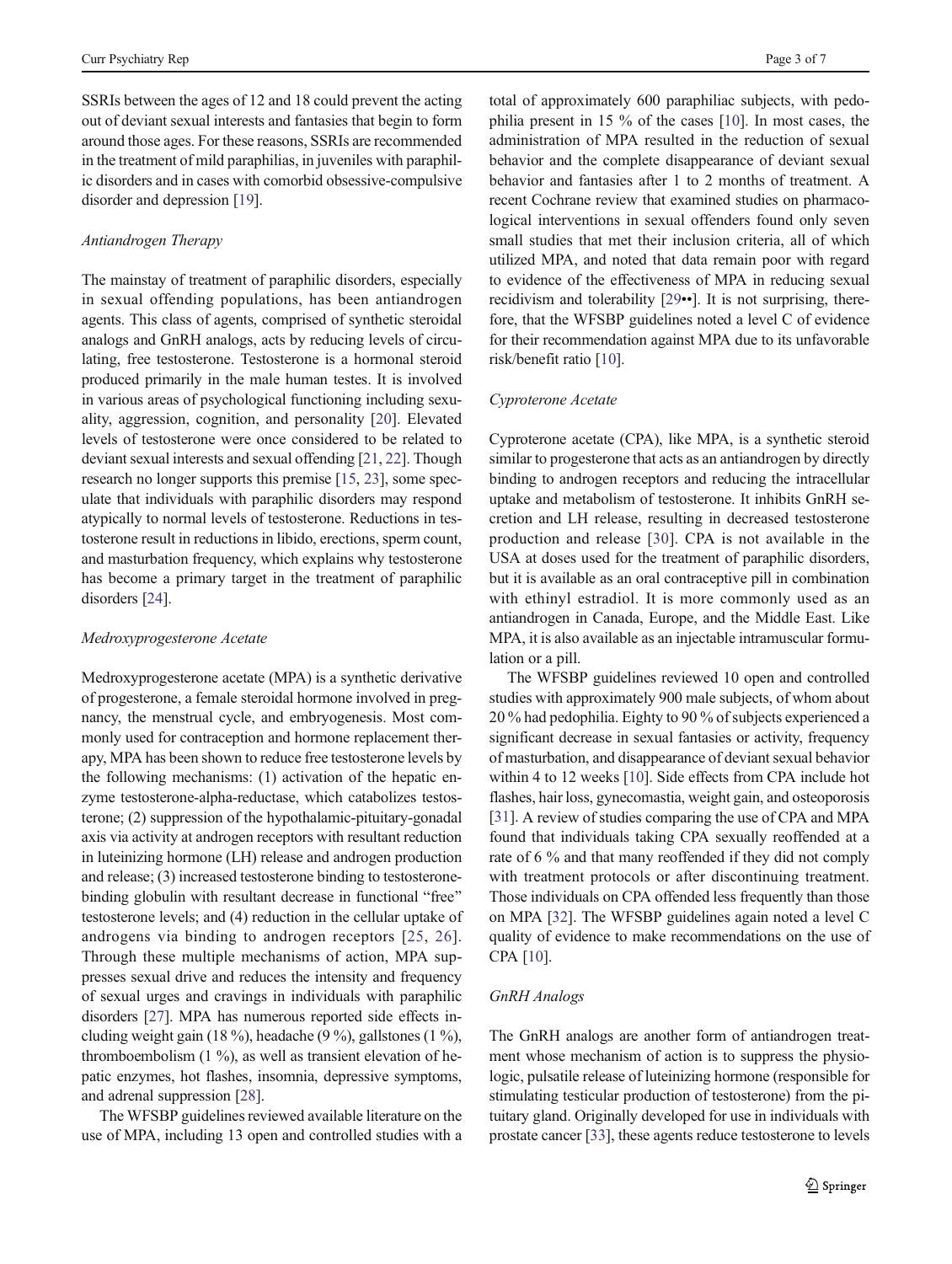of surgically castrated individuals within 1 month [\[34\]](#page-6-0). The three GnRH analogs that have been studied as antiandrogen treatment are triptorelin, leuprorelin, and goserelin. All three agents can be administered in long-acting injectable formulations, and both leuprorelin and goserelin have daily intramuscular formulations. Most studies on these agents have involved small sample sizes. Pooled data from two prospective open studies, two retrospective studies, and one case report involving 75 male paraphiliacs, among whom were 33 pedophiles and 8 exhibitionists, saw the disappearance of deviant sexual fantasies and a reduction of nondeviant sexual behavior between 1 and 3 months after the initiation of treatment with triptorelin. With one exception, there were no observed deviant sexual behaviors or sexual offenses committed during treatment [\[10,](#page-5-0) [35](#page-6-0)]. Similar findings have been observed for leuprorelin [\[36](#page-6-0)]. One retrospective study comparing GnRH analogs and CPA in 58 subjects found that these agents showed the same efficacy [\[37\]](#page-6-0). The 2015 Cochrane review on pharmacologic treatments for sexual offenders identified no studies on the use of GnRH analogs of sufficient quality that met the inclusion criteria for their review [\[29](#page-5-0)••].

GnRH analogs may have advantages over steroidal antiandrogens like MPA and CPA. First, they may be used in situations where steroidal medications are contraindicated or ineffective. Second, they can be coadministered with CPA or MPA in patients in whom there is concern for covert androgen use [[38](#page-6-0)]. Third, GnRH analogs appear to have a better side effect profile than the steroidal agents and may be better tolerated by patients [\[15\]](#page-5-0). Overall, the WFBSP guidelines note with a level C quality of evidence that GnRH analogs have demonstrated a very high efficacy, notably in cases where subjects have previously failed treatment with psychotherapy and other antiandrogens [\[10](#page-5-0)].

#### Treatment Approach

While some guidelines and review articles inform an approach to the treatment of paraphilic disorders, the WFSBP guidelines provide an algorithm to assist clinicians in determining appropriate treatments for individuals with paraphilic disorders [\[10](#page-5-0)]. These guidelines, developed prior to the publication of  $DSM-5$ , refer to the treatment of "paraphilias" as opposed to "paraphilic disorders," but remain useful because the algorithm is based on the severity of impairment and risk of harm. Consisting of six levels of treatment need, the algorithm recommends escalating degrees of medical intervention with the aims  $\degree$ (1) to control paraphiliac fantasies and behaviors in order to decrease the risk of recidivism, (2) to control sexual urges, and (3) to decrease the level of distress of the paraphil-iac subject" [[10,](#page-5-0) p. 645]. Level 1 treatment is designed for patients with paraphilias that do not have an impact on conventional sexual activity and desire; the associated treatment recommendation is psychotherapy, preferably cognitive

behavioral therapy. Level 2 treatment is to be used in patients with paraphilias that have a minor impact on conventional sexual activity and desire or minor, "hands off" paraphilias; the associated treatment recommendation is an SSRI at the same dose as prescribed for obsessive-compulsive disorder. Level 3 treatment is for patients with paraphilias resulting in moderate reduction of conventional sexual activity and desire, "hands on" paraphilias with fondling but without penetration, and paraphilic sexual fantasies without sexual sadism; the associated treatment recommendation is to add a low-dose antiandrogen steroidal analog (MPA or CPA) to the SSRI therapy. Level 4 treatment is recommended for patients with paraphilias that substantially reduce conventional sexual activity and desire and create a moderate or high risk of sexual violence without sexual sadism; the associated treatment recommendations include a full-dose antiandrogen steroidal analog, including the intramuscular formulation if the patient is noncompliant. Level 5 treatment is for patients with paraphilias that almost completely suppress normative sexual desire and activity, pose a high risk of sexual violence, or involve sexual sadism fantasies, behavior, or physical violence; the associated treatment recommendation is to treat with a long-acting GnRH agonist. Level 6 is reserved for the most severe paraphilias, or "catastrophic cases," that result in the complete suppression of normative sexual desire and activity; the associated treatment recommendation is to use either CPA or MPA in combination with a GnRH agonist. To date, there have been no prospective studies on the effectiveness of using this algorithm in patients with paraphilic disorders to prevent sexual offending.

In 1999, the Oregon state legislature passed House Bill 2500, the first law nationwide that established a plan to evaluate sexually offending inmates prior to their release to determine if they were appropriate for medical treatment with MPA. An inmate would be referred for medical evaluation to determine the suitability of treatment with MPA based on his score on the depo-Provera Scale (see Table [1\)](#page-4-0). Items on the depo-Provera Scale were selected based on research and experience that suggested their utility in determining an offender's need for treatment with MPA. An inmate would be considered strongly in need of MPA treatment if he had three or more factors, two or more factors marked with an <sup>a</sup>, or a score exceeding 6 on the depo-Provera Scale, though ultimately clinical judgment was the decisive factor in referral [\[39](#page-6-0)]. During the first 4 years of the program, 275 inmates were evaluated. One hundred thirty-four inmates were deemed appropriate for MPA, of whom 79 received the medication and 55 did not. Inmates who received MPA were significantly less likely to reoffend than those who did not, and they were also less likely to violate the conditions of parole. Of the 134 individuals referred for treatment, a substantial portion had a diagnosis or pattern of abuse consistent with pedophilia (37 heterosexual pedophiles and 59 homosexual pedophiles), but there was also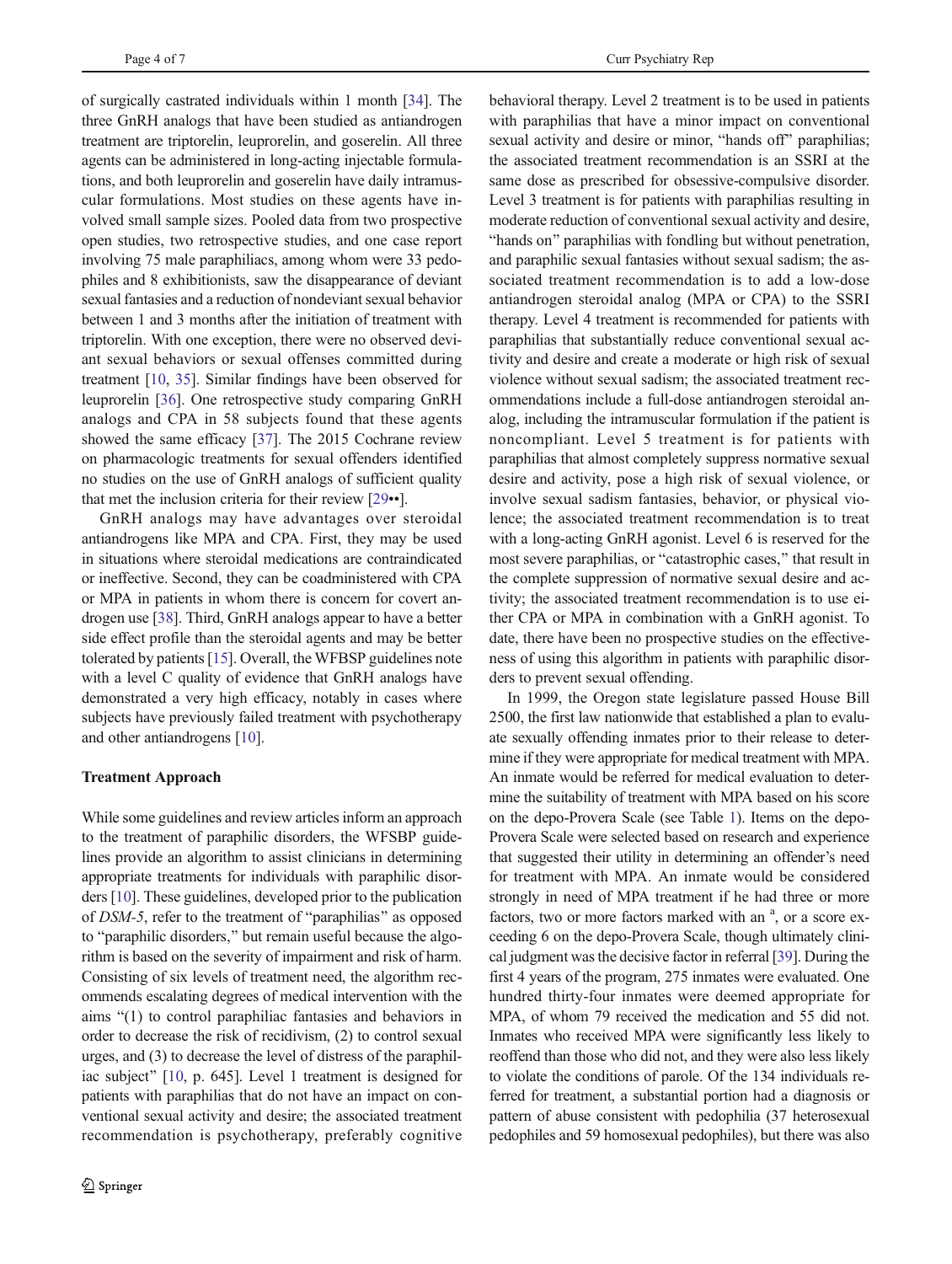<span id="page-4-0"></span>Table 1 The depo-Provera Scale (adapted from Maletzsky et al. 2006)

| 1. Multiple victims                                                                          |   |
|----------------------------------------------------------------------------------------------|---|
| 2. Multiple paraphilias                                                                      |   |
| 3. Preferential/obligatory deviant sexuality—by official or offender<br>history <sup>a</sup> | L |
| 4. Deviant sexual interest, by plethysmograph or Abel Screen <sup>a</sup>                    | 2 |
| 5. Not living with victim(s)                                                                 |   |
| 6. Use of force in sexual crime(s)                                                           |   |
| 7. Any male victim(s) <sup>a</sup>                                                           | 2 |
| 8. Age under 30 at time of projected release                                                 |   |
| 9. CNS dysfunction (developmental disability, CNS injury, etc.) <sup>a</sup>                 | 2 |
| 10. History of psychiatric illness                                                           |   |
| 11. Sexual violations while under community supervision                                      |   |
| 12. Sexual violations in an institution                                                      |   |
| 13. History of sexual offender treatment failure(s)                                          | 2 |

An inmate would be considered strongly in need of MPA if he had three or more factors, two or more factors marked with an <sup>a</sup>, or a score exceeding 6

a large group  $(n=34)$  who were convicted of rape [\[40](#page-6-0)]. It is unclear from the study whether or not these individuals carried paraphilic diagnoses. Despite this, the depo-Provera Scale's items may serve clinicians as a tool for determining which paraphilic patients have a greater need for treatment with antiandrogen therapy, particularly those with a history of sexual offending or those at a high risk of sexual offending.

### Insights From Imaging

Recent studies suggest that neuroimaging may one day be a useful modality to aid in the assessment, categorization, and treatment of paraphilic disorders. Imaging methods (primarily functional magnetic resonance imaging) have been utilized to identify the neural substrates associated with sexual interest and response, including the cognitive, emotional, motivational, and autonomic domains of sexual behavior. Specifically, the orbitofrontal cortex and superior parietal cortex have been implicated in the cognitive role of categorizing sexual stimuli; the secondary somatosensory and insular cortices and amygdala play a role in an individuals' emotional arousal to sexual stimuli; the left anterior cingulate gyrus has been implicated in the motivational aspect of sexual behavior; lastly, activity in the hypothalamus, insula, and rostral anterior cingulate cortex influences the autonomic arousal experienced during sexual response [[41](#page-6-0)–[43](#page-6-0)].

Numerous studies have demonstrated radiographically significant differences in brain matter volumes in various cerebral structures between nonpedophilic and pedophilic subjects. In addition, studies have demonstrated atypical neural activity in pedophilic subjects [\[44](#page-6-0)••]. These findings are not solely of academic interest. Researchers have found that aberrant neural signals can be modified by patients using neurofeedback, and the changes in the neural activity of particular brain regions may be viewed on a screen during real-time fMRI imaging. Neurofeedback may be used to augment cognitive strategies to control deviant sexual thoughts [\[45](#page-6-0)••]. This modality may be the first use of functional neuroimaging to treat paraphilic disorders [[46](#page-6-0)].

Our improved understanding of the neural substrates of paraphilic disorders may also help improve our ability to classify patients in greater need of treatment. Kärgel and colleagues [\[47](#page-6-0)••] compared resting state functional connectivity (RSFC), a measure of interaction between brain regions when one is not performing a specific task, in cortical circuits between a sample of pedophiles who engaged in child sexual abuse  $(n=12)$ , a sample of pedophiles who did not engage in child sexual abuse  $(n=14)$ , and normal controls  $(n=14)$ . They found that the sample of pedophiles who engaged in child sexual abuse demonstrated decreased RSFC between the left amygdala and orbitofrontal cortex and anterior prefrontal regions, brain regions that are implicated in motivational and socio-emotional processes. They postulated that such a functional deficit may account for an increased propensity to engage in child sexual abuse. With further study and validation, such findings may prove clinically useful as a measure predictive of a pedophile's proneness to act on his sexual interest. Clinically, such a finding could be used to identify patients who might benefit from more aggressive treatment or monitoring.

To date, the vast majority of neuroimaging research in paraphilic disorders has focused on pedophilic disorder. Relatively little is known about the generalizability of findings from pedophilic disorder to other paraphilic disorders. Furthermore, there are very few neuroimaging studies that assess the impact of pharmacologic or psychological interventions on the deficits seen in individuals with pedophilic disorder. Future research may help delineate the similarities and differences in functional deficits seen in pedophilic disorder and the other paraphilic disorders and elucidate the functional changes indicative of a response to treatment.

# Conclusion

The paraphilic disorders form a heterogeneous collection of diagnoses based on deviant sexual interest. These disorders predispose some individuals to engage in behaviors that may result in sexual offending and therefore represent an important target of intervention for psychiatrists and society at large. Treatment options are few and research into their efficacy and effectiveness is limited. Currently utilized biological agents include selective serotonin reuptake inhibitors and antiandrogen medications like synthetic steroidal analogs and gonadotropin-releasing hormone analogs. Despite the limited evidence available to support the use of these medications in individuals with paraphilic disorders, there have been recent attempts to develop practical guidelines for their use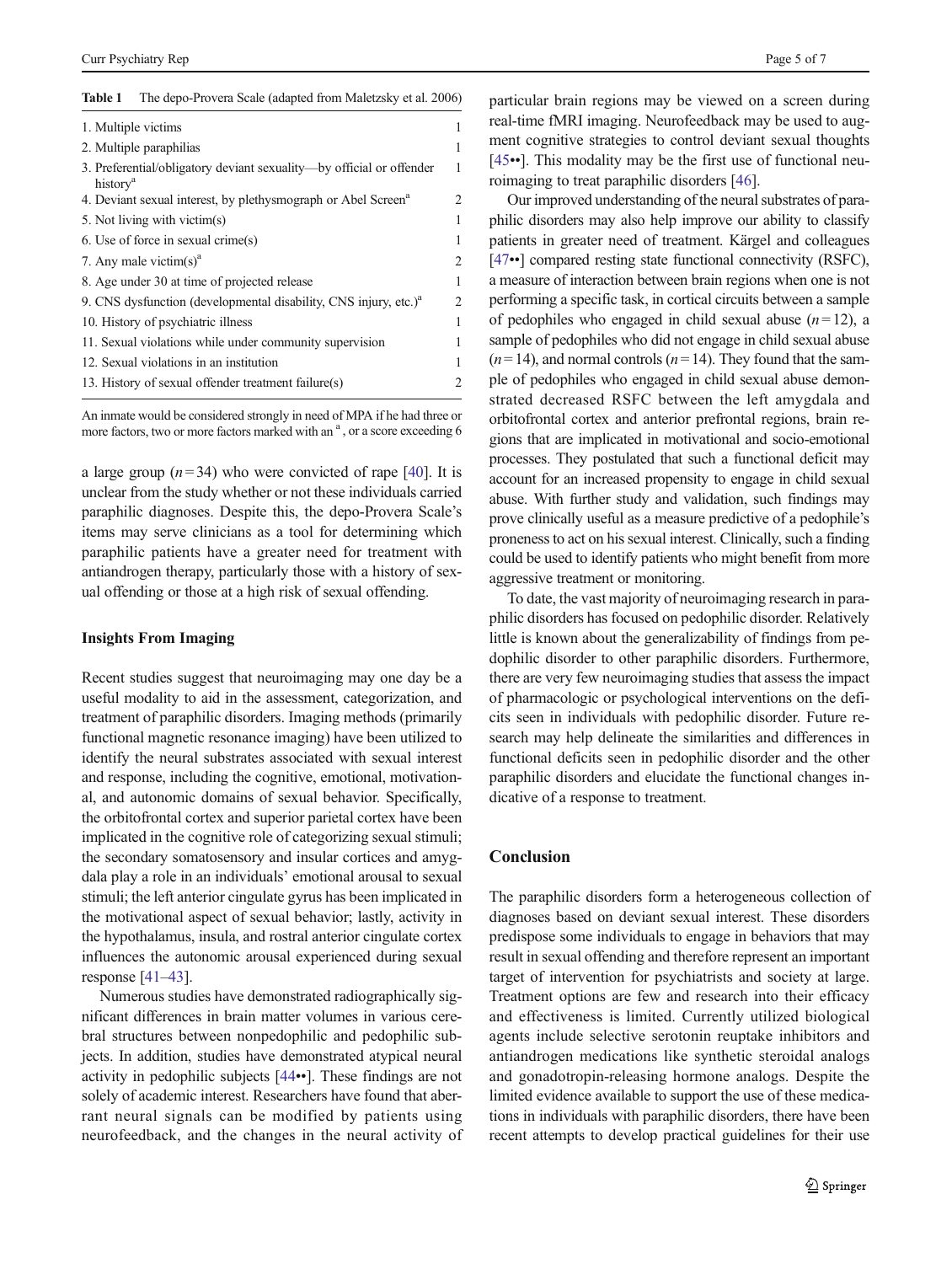<span id="page-5-0"></span>and rational treatment approaches. Generally, these approaches recommend more aggressive treatment for individuals with more severe paraphilic disorders that risk greater danger to themselves and to society. Neuroimaging research provides the hope that as our knowledge of the neural substrates of aberrant sexual interest and behavior grows, we might be able to identify those individuals most at risk for offending and most in need of treatment.

#### Compliance with Ethical Standards

Conflict of Interest The authors declare that they have no competing interests.

Human and Animal Rights and Informed Consent This article does not contain any studies with human or animal subjects performed by any of the authors.

# **References**

Papers of particular interest, published recently, have been highlighted as:

- Of importance
- •• Of major importance
- 1. Krafft-Ebing RV. Psychopathia sexualis. 12th ed. New York: Pioneer Publications; 1950.
- 2. Laws DR, O'Donohue WT. Sexual deviance: theory, assessment, and treatment. 2nd ed. New York: Guilford Press; 2008.
- 3. Lösel F, Schmucker M. The effectiveness of treatment for sexual offenders: a comprehensive meta-analysis. J Exp Criminol. 2005;1(1):117–46.
- 4.•• Dennis JA. Psychological interventions for adults who have sexually offended or are at risk of offending. Cochrane Database Syst Rev. 2012;12:CD007507. This important Cochrane review evaluated evidence from studies on psychological interventions for adults who sexually offend. They found no difference between treated and untreated groups in terms of the risk of reoffending, as measured by a new sexual crime conviction. They concluded that more research is needed.
- 5. American Psychiatric Association. Diagnostic and statistical manual of mental disorders. 5th ed. Washington: American Psychiatric Association; 2013.
- 6. American Psychiatric Association. Diagnostic and statistical manual of mental disorders. 4th ed, text rev. Washington: American Psychiatric Association; 2000.
- 7.•• American Psychiatric Association (2013). Paraphilic Disorders Fact Sheet. Available at: [http://www.dsm5.org/Documents/Paraphilic%](http://www.dsm5.org/Documents/Paraphilic%20Disorders%20Fact%20Sheet.pdf) [20Disorders%20Fact%20Sheet.pdf](http://www.dsm5.org/Documents/Paraphilic%20Disorders%20Fact%20Sheet.pdf). This resource document from the American Psychiatric Association summarizes the changes made in the paraphilic diagnoses between DSM-IV-TR and DSM-5. It also explains the Sexual and Gender Identity Disorders Work Group's rationale for these changes.
- 8. First MB. DSM-5 and paraphilic disorders. J Am Acad Psychiatry Law. 2014;42(2):191–201.
- 9.•• Thibaut F. Pharmacological treatment of paraphilias. Isr J Psychiatry Relat Sci. 2012;49(4):297–305. This article provides a brief, cogent summary of the more extensive World

D Springer ⊉

Federation of Societies of Biological Psychiatry guidelines for the treatment of paraphilias.

- 10. Thibaut F et al. The World Federation of Societies of Biological Psychiatry (WFSBP) guidelines for the biological treatment of paraphilias. World J Biol Psychiatry. 2010;11(4):604–55.
- 11. Assumpcao AA et al. Pharmacologic treatment of paraphilias. Psychiatr Clin North Am. 2014;37(2):173–81.
- 12.• Garcia FD et al. Pharmacologic treatment of sex offenders with paraphilic disorder. Curr Psychiatry Rep. 2013;15(5):356. The authors discuss medications used to treat paraphilic disorders with a focus on individuals who have sexually offended.
- 13.• Bijlsma EY et al. Sexual side effects of serotonergic antidepressants: mediated by inhibition of serotonin on central dopamine release? Pharmacol Biochem Behav. 2014;121:88–101. The authors review the pharmacologic basis of the sexual side effects of selective serotonin reuptake inhibitors (SSRIs). They note that increasing dopamine neurotransmission overcomes the sexual side effects of SSRIs. They therefore hypothesize that the sexual side effects of SSRIs result from the inhibition of dopamine neurotransmission in sex brain circuits.
- 14. Meston CM, Frohlich PF. The neurobiology of sexual function. Arch Gen Psychiatry. 2000;57(11):1012.
- 15. Rosler A, Witztum E. Pharmacotherapy of paraphilias in the next millennium. Behav Sci Law. 2000;18(1):43–56.
- 16. Garcia FD, Thibaut F. Current concepts in the pharmacotherapy of paraphilias. Drugs. 2011;71(6):771–90.
- 17. Adi Y et al. Clinical effectiveness and cost-consequences of selective serotonin reuptake inhibitors in the treatment of sex offenders. Health Technol Assess. 2002;6(28):1–66.
- 18. Bradford JM. The treatment of sexual deviations using a pharmacological approach. J Sex Res. 2000;37(3):248–57.
- 19. Bradford J, Federoff JP. Pharmacological treatment of the juvenile sex offender. In: Barbaree HE, Marshall WL, editors. The juvenile sex offender. New York: Guilford Press; 2006. p. 358–82.
- 20. Rubinow DR, Schmidt PJ. Androgens, brain, and behavior. Am J Psychiatry. 1996;153(8):974–84.
- 21. Bradford JM, Bourget D. Sexually aggressive men. Psychiatr J Univ Ott. 1987;12(3):169–75.
- 22. Bradford JM, McLean D. Sexual offenders, violence and testosterone: a clinical study. Can J Psychiatry. 1984;29(4):335–43.
- 23. Seim HC, Dwyer M. Evaluation of serum testosterone and luteinizing hormone levels in sex offenders. Fam Pract Res J. 1988;7(3): 175–80.
- 24. Craissati J. Managing high risk sex offenders in the community: a psychological approach. New York: Routledge; 2004.
- 25. Saleh FM, Berlin FS. Sex hormones, neurotransmitters, and psychopharmacological treatments in men with paraphilic disorders. J Child Sex Abus. 2003;12(3–4):233–53.
- 26. Brady BM et al. Demonstration of progesterone receptor-mediated gonadotrophin suppression in the human male. Clin Endocrinol  $(Oxf)$ . 2003;58(4):506-12.
- 27. Berlin FS. The paraphilias and Depo-Provera: some medical, ethical and legal considerations. Bull Am Acad Psychiatry Law. 1989;17(3):233–9.
- 28. Guay DR. Drug treatment of paraphilic and nonparaphilic sexual disorders. Clin Ther. 2009;31(1):1–31.
- 29.•• Khan O et al. Pharmacological interventions for those who have sexually offended or are at risk of offending. Cochrane Database Syst Rev. 2015;2:CD007989. This Cochrane review summarizes current available research on the utility of pharmacologic treatments in sexual offenders. It highlights the paucity of highquality research in this area.
- 30. Jeffcoate WJ et al. The effect of cyproterone acetate on serum testosterone, LH, FSH, and prolactin in male sexual offenders. Clin Endocrinol (Oxf). 1980;13(2):189–95.